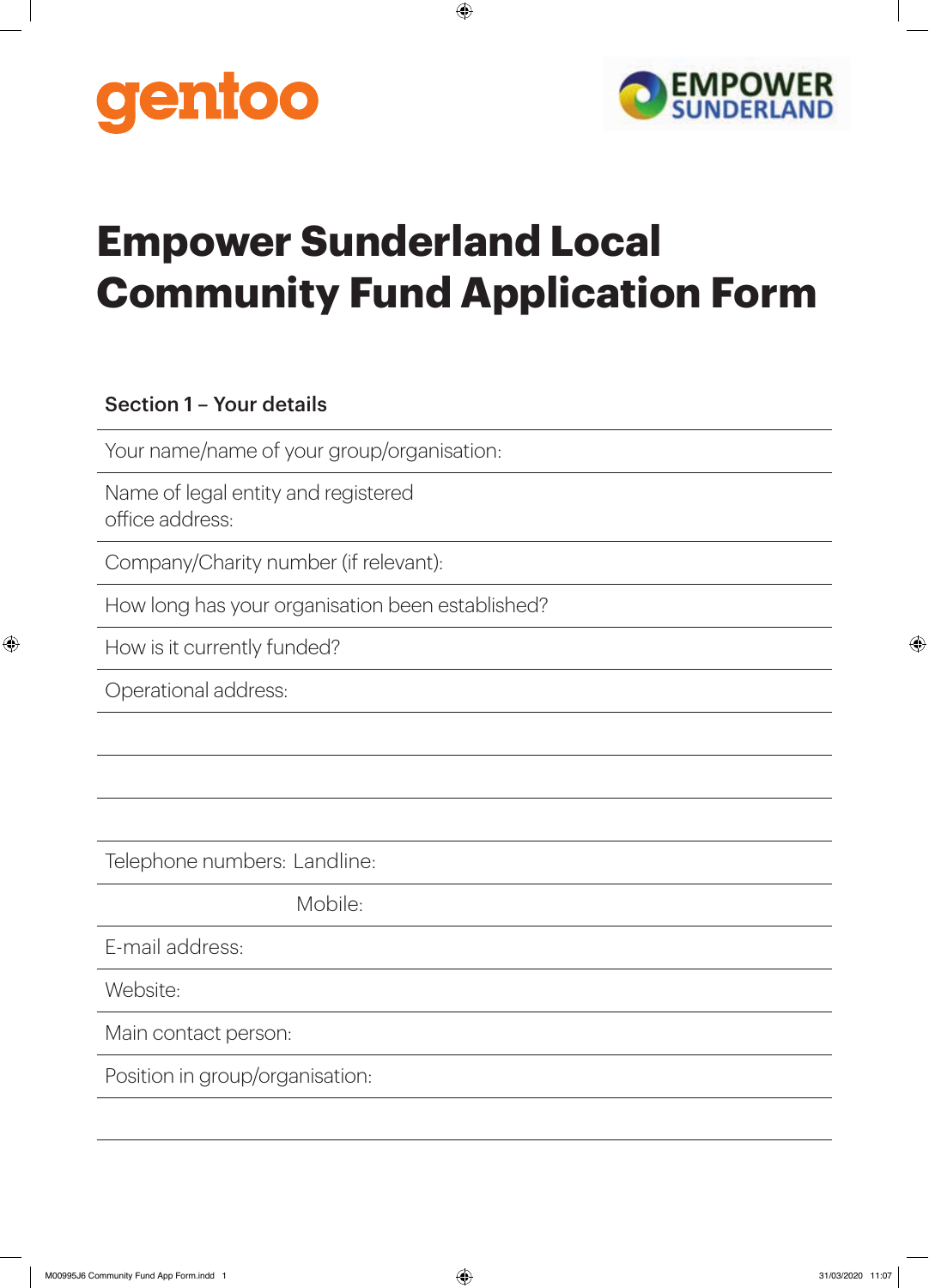Contact details for correspondence (if different from above):

Second contact details for correspondence (if different from previous page):

 $\bigoplus$ 

Please tick which one of the following best describes your group/organisation.

 $\Box$  Formal – an organised group that has a governing document in place and usually an elected committee or volunteers who carry out specific roles.

 $\Box$  Informal – a group of unpaid people without a committee who want to organise an activity/ event etc.

Please tell us briefly what your group or organisation does and what your annual turnover is: (If possible please provide a copy of your last annual accounts)

| Does your organisation have Public Liability Insurance? (please tick) |  |
|-----------------------------------------------------------------------|--|
| $\vert$ Yes $\vert$ No                                                |  |
| If so, please provide a copy                                          |  |

| If your group works with children, young people or vulnerable adults, do you       |  |
|------------------------------------------------------------------------------------|--|
| $\blacksquare$ No<br>have a Safeguarding Policy in place? (please tick) $\Box$ Yes |  |
| If so, please provide a copy                                                       |  |

We may be able to signpost or support your group/organisation to obtain or find out more information on the above.

⊕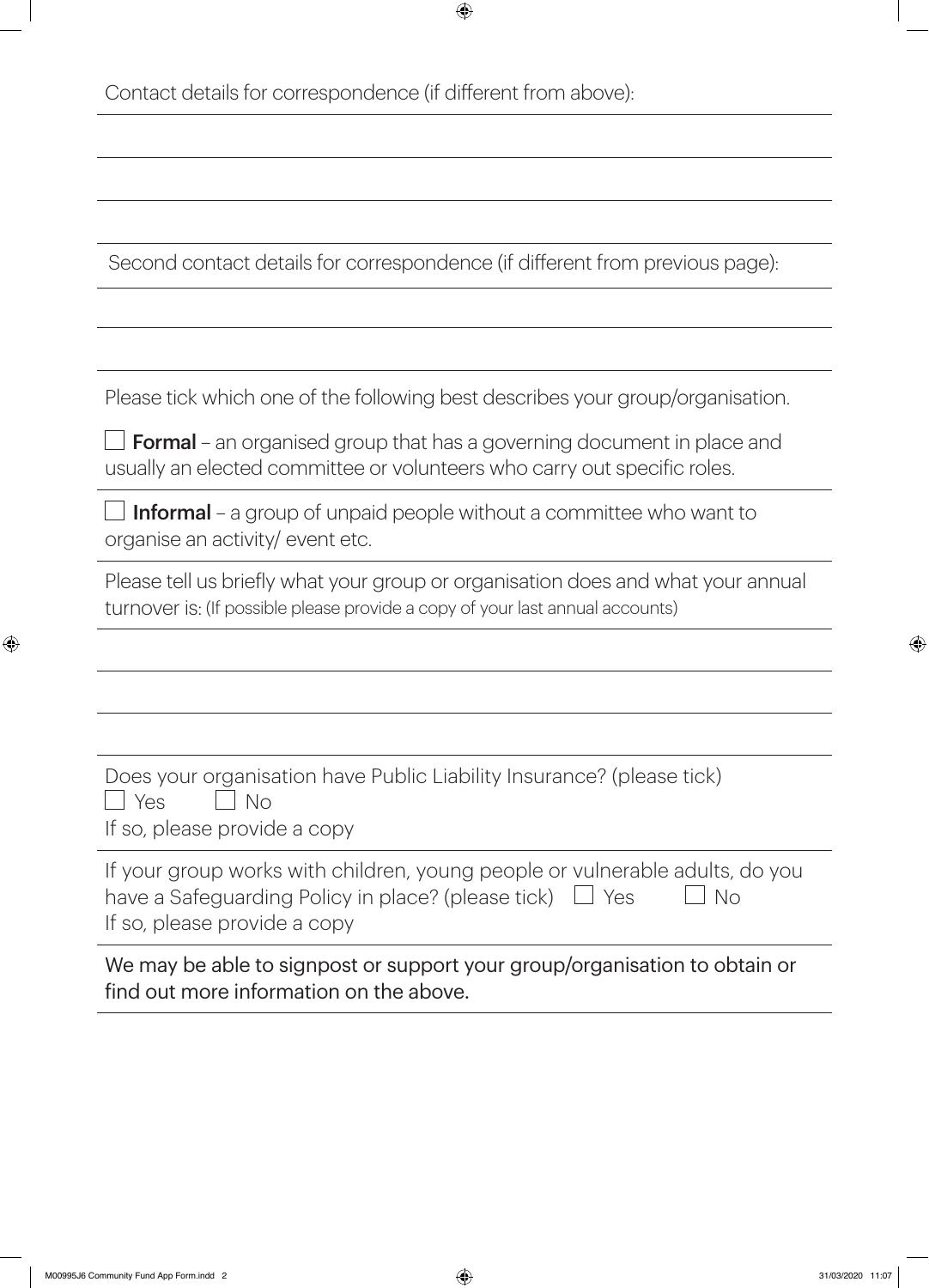## Section 2 – Details of your project/activity and cost

| How much grant funding are you requesting?                                                                         |                   | Amount £<br>VAT £ | Total amount £                                                                                                                                                                                                                         |
|--------------------------------------------------------------------------------------------------------------------|-------------------|-------------------|----------------------------------------------------------------------------------------------------------------------------------------------------------------------------------------------------------------------------------------|
| Total cost of the project/activity/resources,<br>including VAT                                                     |                   | £                 |                                                                                                                                                                                                                                        |
| Total match funding secured, including VAT<br>if applicable*<br>(please provide details below)                     |                   | £                 |                                                                                                                                                                                                                                        |
| Does your organisation reclaim VAT on goods and services?<br><b>No</b><br><b>Yes</b>                               |                   |                   |                                                                                                                                                                                                                                        |
| Which category (ies) does it fall under? (please tick as appropriate)                                              |                   |                   |                                                                                                                                                                                                                                        |
| community.<br>community.<br>impacts in the local community.                                                        |                   |                   | Projects which will create alternative energy sources for use in the local<br>Projects which will deliver a reduction of energy consumption in the local<br>Projects which will reduce or reverse negative social and/or environmental |
| *Match funding – please advise who you have approached, the amount<br>requested and when a decision will be known. |                   |                   |                                                                                                                                                                                                                                        |
|                                                                                                                    |                   |                   |                                                                                                                                                                                                                                        |
| Who else have you                                                                                                  | How much have you |                   | Date you will have a                                                                                                                                                                                                                   |

 $\bigoplus$ 

requested?

approached?

 $\bigoplus$ 

 $\bigoplus$ 

decision if successful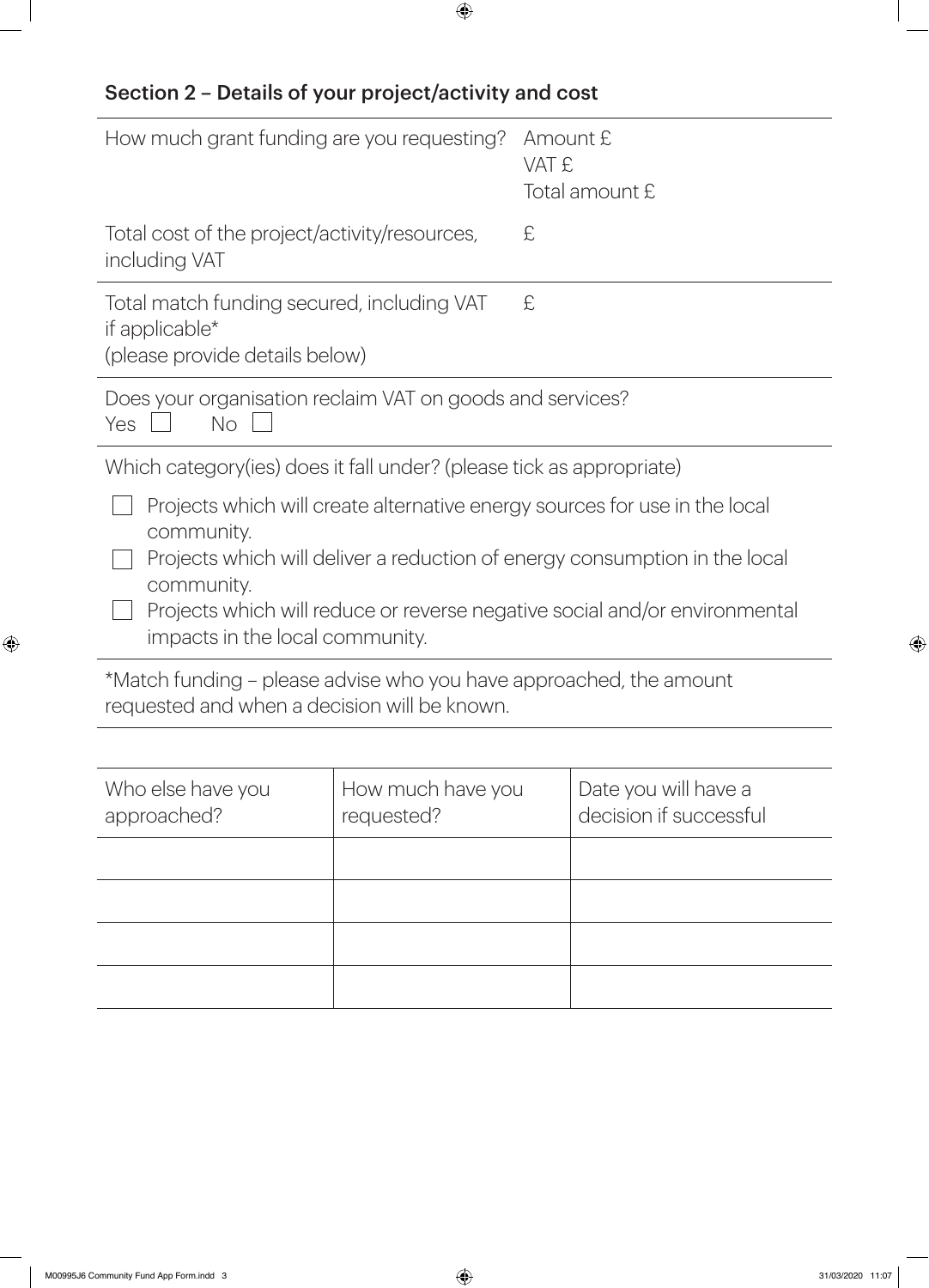Please provide a description of your project/activity and what you intend to use the funding for if successful. Please also tell us why we should fund this activity, including any benefits, impacts and risks and if one off funding or a phased release funding is required.

 $\bigoplus$ 

If relevant, please provide a copy of a current lease and written permission from the building owner to go ahead with the project. If your lease has less then 5 years remaining, please also provide details of renewal options.

 $\bigoplus$ 

 $\bigoplus$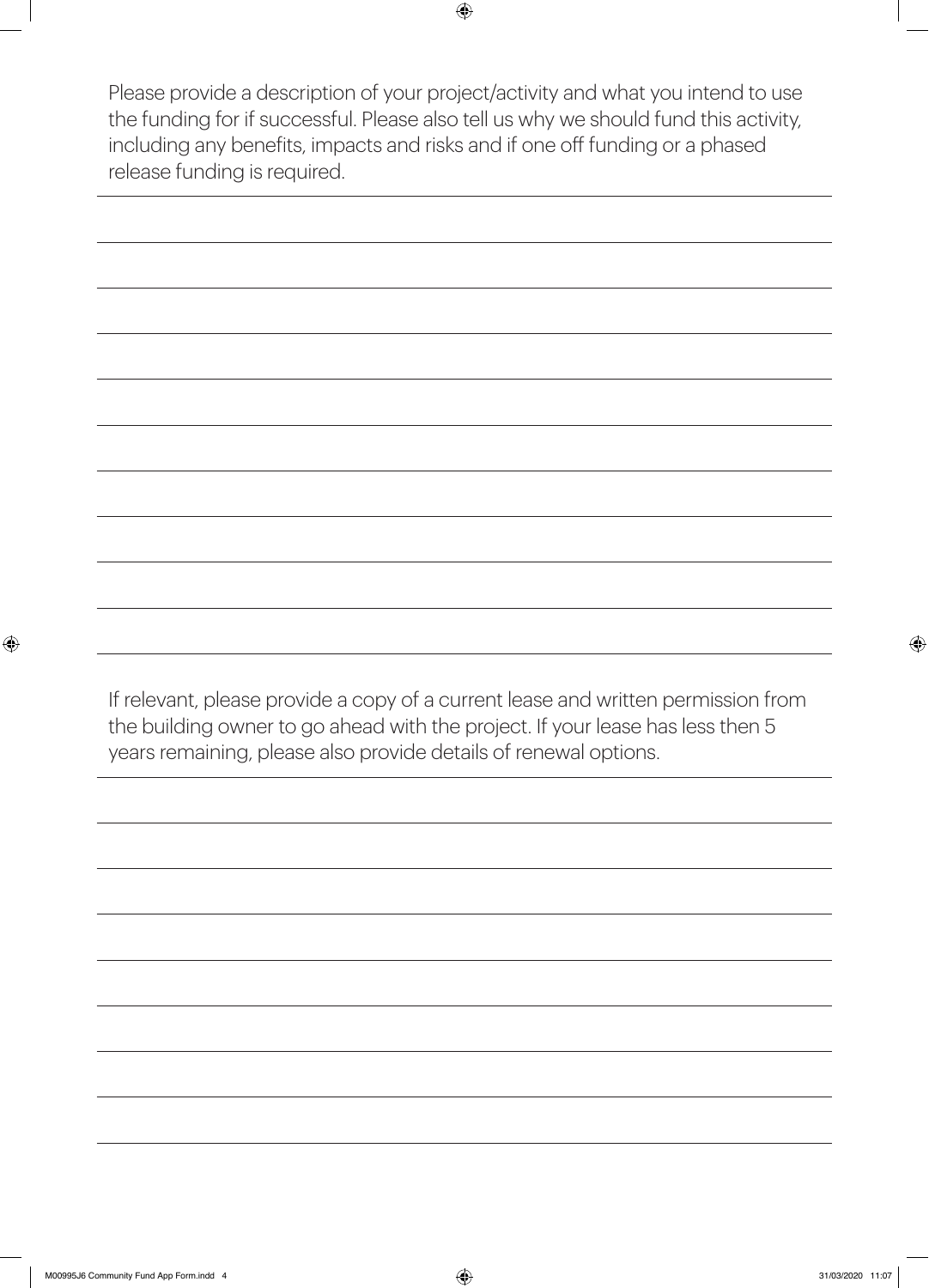Please provide a breakdown of how the project will be delivered and by whom. Please also provide copies of the three quotes and any other survey information you have received from companies you have consulted with.

 $\bigoplus$ 

 $\bigoplus$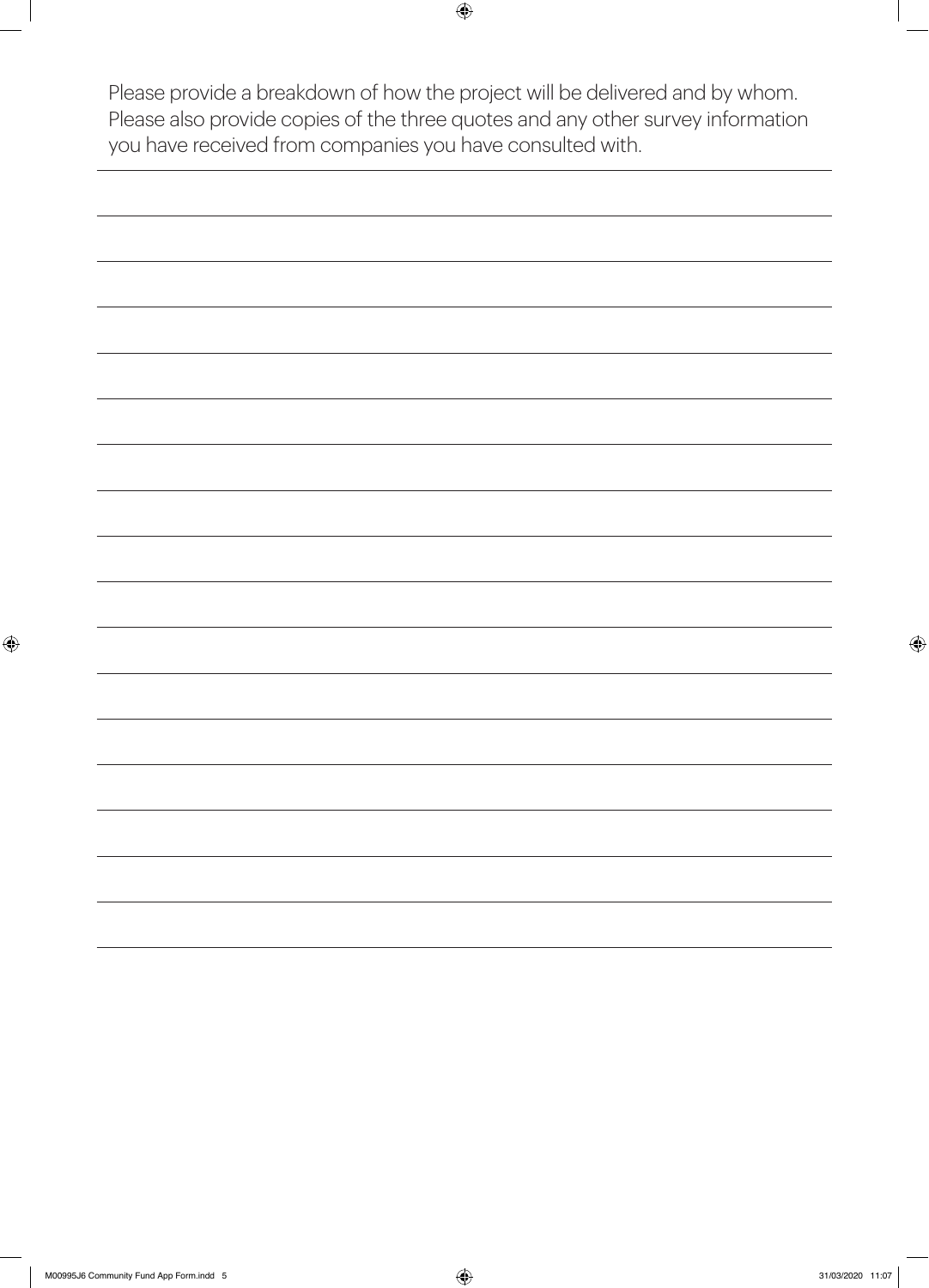What key monitoring information would you be able to provide for us in your 12 month evaluation and how would any financial savings be used?

 $\bigoplus$ 

When will your project/activity start (and, where applicable, end)? Where will your project/activity take place? (is it city-wide or in a particular area or neighbourhood?) How many people will benefit?

## **Declaration**

⊕

I confirm that I am authorised to sign this declaration and confirm that, to the best of my knowledge, all information is accurate.

I understand that additional information may be requested at any stage of the application process and I have also signed a copy of the Empower Sunderland Terms and Conditions.

| Signature:       |  |  |  |
|------------------|--|--|--|
| Name/position: _ |  |  |  |

Date: Date: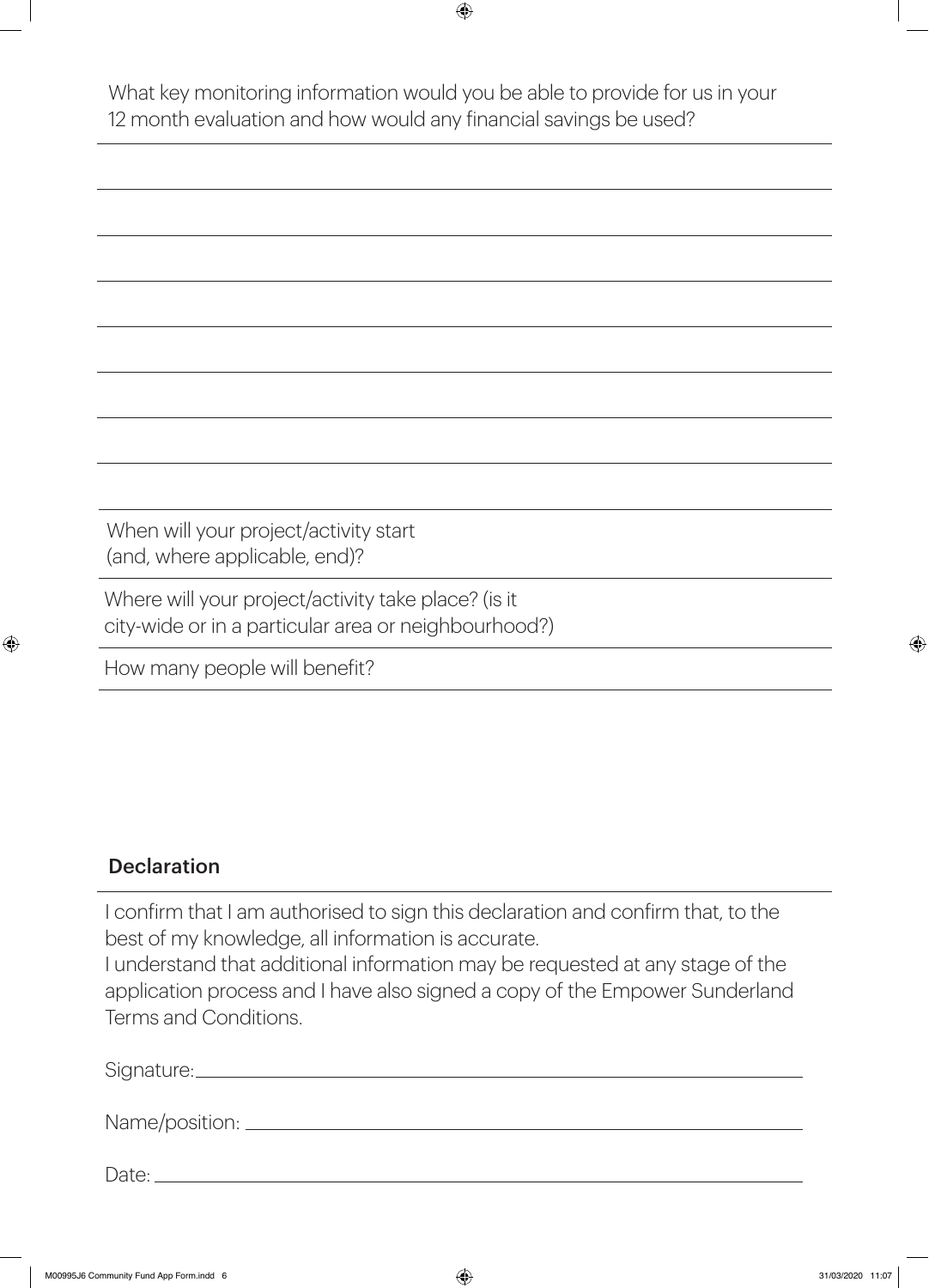| Notes: |  |  |  |
|--------|--|--|--|
|        |  |  |  |
|        |  |  |  |
|        |  |  |  |
|        |  |  |  |
|        |  |  |  |
|        |  |  |  |
|        |  |  |  |
|        |  |  |  |
|        |  |  |  |
|        |  |  |  |
|        |  |  |  |
|        |  |  |  |
|        |  |  |  |
|        |  |  |  |
|        |  |  |  |
|        |  |  |  |
|        |  |  |  |
|        |  |  |  |
|        |  |  |  |
|        |  |  |  |
|        |  |  |  |
|        |  |  |  |
|        |  |  |  |
|        |  |  |  |
|        |  |  |  |
|        |  |  |  |
|        |  |  |  |
|        |  |  |  |
|        |  |  |  |
|        |  |  |  |
|        |  |  |  |
|        |  |  |  |
|        |  |  |  |
|        |  |  |  |
|        |  |  |  |
|        |  |  |  |
|        |  |  |  |
|        |  |  |  |
|        |  |  |  |

 $\bigoplus$ 

 $\mathbb{R}^2$ 

 $\bigoplus$ 

 $\bigoplus$